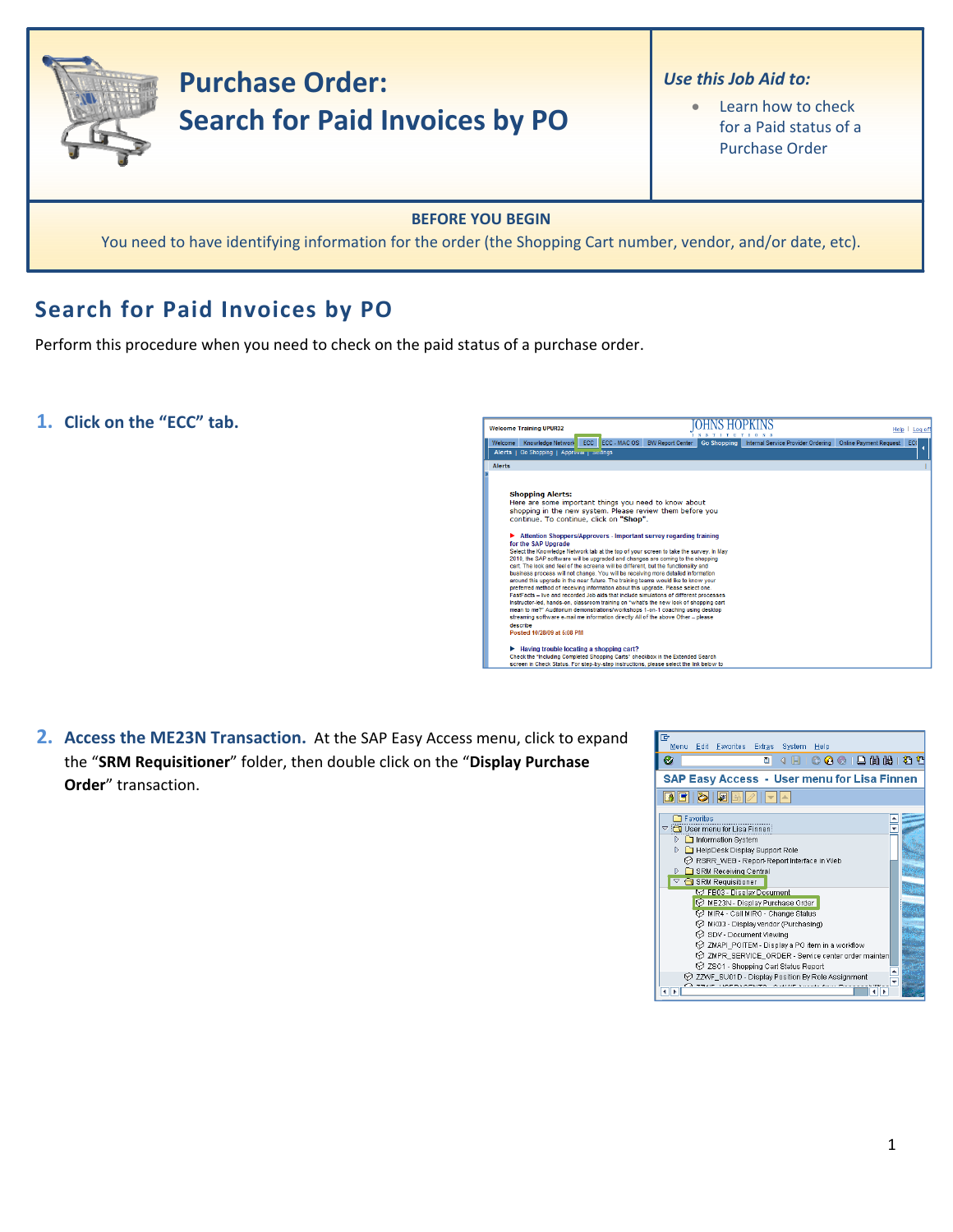- **3. Locate the Order.** If this is the first time you have accessed this transaction, all of the data fields will be blank. If you have accessed this in the past, it will bring up the last purchase order reviewed.
	- Click on the **"Other Purchase Order"** button. This will open the Select Document window.



- In the Select Document window, enter the PO number and click on the **Other Document** button.
- This will pull the information for the PO entered.
- Make sure the first section is colasped, by clicking the  $\blacksquare$  button.
- Make sure the second and third sections are expanded, by clicking the  $\Box$  button.

## **4. Click the Purchase Order History tab.**

- Note: if the  $\sqrt{\frac{Purchange Order History}{Purcharge}}$  tab is not listed, this indicates that neither a goods receipt or an invoice has been posted to this purchase order.
- In this example, a goods reciept (GR line) and an invoice (IR‐L line) have been posted.
- Click on the invoice link. This will open the Display Invoice document window.

| ाक<br>Purchase Order Edit Goto                                                                                               | Environment System Help                               |                                                         |                       |                        |                 |               |  |  |
|------------------------------------------------------------------------------------------------------------------------------|-------------------------------------------------------|---------------------------------------------------------|-----------------------|------------------------|-----------------|---------------|--|--|
| Ø<br>4 国<br>a I                                                                                                              |                                                       | <b>0001BHB189881777105</b>                              |                       |                        |                 |               |  |  |
| SRM Purchase Order 2000310340 Created by Kimberley Andrulonis<br>表回                                                          |                                                       |                                                         |                       |                        |                 |               |  |  |
| Document Overview On                                                                                                         |                                                       | D 9 円 6 Print Preview   Messages   日 6 Personal Setting |                       |                        |                 |               |  |  |
| THE ECPO SRM Purchase 2 2000310348                                                                                           | Vendor                                                | 1007515 NANO DROP TECHNO                                |                       | Doc. date              | 02/06/2008      |               |  |  |
| 日<br>Delivery/Invoice<br>Conditions                                                                                          | Texts<br><b>Address</b>                               | Communication                                           | Partners              | <b>Additional Data</b> | Org. Data       | <b>Status</b> |  |  |
| Z001 <sup>(a)</sup><br>Payment Terms<br>0.000<br>$\theta$<br>Payment in<br>days<br>$\theta$<br> 0.000 <br>Payment in<br>days | $\mathbf{\mathbf{\mathsf{x}}}$<br>$\pmb{\mathcal{X}}$ | Currency<br>Exchange Rate                               | <b>USD</b><br>1,00000 |                        | Exch.Rate Fixed |               |  |  |
| $\theta$<br>Payment in<br>days net<br><b>F0B DESTINATION</b><br>Incoterms                                                    |                                                       | □ GR Message                                            |                       |                        |                 |               |  |  |
| <b>P</b> 35. Itm<br>IA.<br>Material                                                                                          | Short Text                                            | PO Quantity                                             | C Deliv. Date<br>lo   | Net Price              | Curr            | Per<br>O      |  |  |
| F<br>ना⊧                                                                                                                     | nanodrop                                              |                                                         | 1 EA D 02/11/2008     |                        | 7.950.00USD     | h<br>EA.      |  |  |
| <b>BE</b><br>$\alpha$                                                                                                        | 모습스<br>门                                              |                                                         |                       | Addl Planning          |                 |               |  |  |
|                                                                                                                              | G Select Document                                     |                                                         |                       |                        | ⊠               |               |  |  |
| $\blacktriangleright$<br>1 [1] nanodrop<br>lem<br>Material Data<br>Quantities/Weigt                                          | PO.                                                   |                                                         |                       | 2000310340             |                 | Purchas       |  |  |
| 41100000<br>Material group<br>$-ND - 1000$<br>Vendor mat. no.<br>Vendor sub-range                                            | ◉PO                                                   |                                                         |                       |                        |                 |               |  |  |
|                                                                                                                              | O Purch. Requisition                                  |                                                         |                       |                        |                 |               |  |  |
|                                                                                                                              |                                                       |                                                         |                       |                        |                 |               |  |  |
|                                                                                                                              | Other Document                                        | ×                                                       |                       |                        |                 |               |  |  |

| 107 |                                 |                      |                         |               | Purchase Order Edit Octo Environment System Help |       |                   |                    |                                     |                |      |                   |                                                               |             |            |             |                        |                                             |      |             |
|-----|---------------------------------|----------------------|-------------------------|---------------|--------------------------------------------------|-------|-------------------|--------------------|-------------------------------------|----------------|------|-------------------|---------------------------------------------------------------|-------------|------------|-------------|------------------------|---------------------------------------------|------|-------------|
| ø   |                                 |                      |                         |               |                                                  |       |                   |                    | 1 4 9 000 000 000 000 000           |                |      |                   |                                                               |             |            |             |                        |                                             |      |             |
|     | 御田                              |                      |                         |               |                                                  |       |                   |                    |                                     |                |      |                   | SRM Purchase Order 2000310340 Created by Kimberley Andrulonis |             |            |             |                        |                                             |      |             |
|     |                                 |                      |                         |               |                                                  |       |                   |                    |                                     |                |      |                   |                                                               |             |            |             |                        |                                             |      |             |
|     | <sup>2</sup> Header             |                      |                         |               | THE ECPO SRM Purchase 1 2000310340 Vendor        |       |                   |                    | 1007515 NANO DROP TECHNO_ Doc. date |                |      |                   |                                                               | 82/86/2888  |            |             |                        |                                             |      |             |
|     | $ \mathbb{H}$ s. $\mathbb{H}$ m |                      |                         | A    Material | <b>Short Text</b>                                |       |                   | <b>PO Quantity</b> |                                     |                |      | O. COeiw Date     | Met Price                                                     |             | Curr   Per |             | O. Mall Group          | <b>IPIrd</b>                                |      | Stor. Locat |
|     |                                 |                      | $\left  \cdot \right $  |               | nanodrop                                         |       |                   |                    |                                     |                |      | 1 FA D 02/11/2000 |                                                               | 7,950.00USD |            |             |                        | EA LAB SUPPLI_1000 E Balto Centr. Storeroom |      |             |
|     | G<br>$H$ hem                    | 同国                   |                         | 1111nanodrop  |                                                  | APT 0 |                   | a                  | $\sim$ $\sim$                       |                |      |                   | April Flatining                                               |             |            |             |                        |                                             |      |             |
|     |                                 | <b>Material Data</b> |                         |               | Quantities/Weights                               |       | Delivery Schedule |                    | Delivery                            | <b>Invoice</b> |      | Conditions        | Account Assignment                                            |             |            |             | Purchase Order History | Texts                                       |      | Delivery.   |
|     |                                 | <b>Basic List</b>    |                         |               |                                                  |       |                   |                    | <b>G AVM YD BODDDED B U B O</b>     |                |      |                   |                                                               |             |            |             |                        |                                             |      |             |
|     | Sh.                             |                      | MyT Material Do.        |               | <b>Item Posting Date x</b>                       |       |                   | Guantin            | Delivery cost quantity OUn =        |                |      |                   | Amount in LC L cur  z                                         |             |            | Oly in OPUn |                        | DelCostOly (OPUn) Or =                      |      |             |
|     |                                 |                      | 101 5002786537          |               | 1 03/31/2008                                     |       |                   |                    |                                     |                | 0 EA |                   | 7,985.00 USD                                                  |             |            |             |                        | 0 EA                                        |      |             |
|     |                                 |                      | Tr. Ev. Goods receipt   |               |                                                  |       |                   |                    |                                     |                | EA   |                   | 7,985.00 USD                                                  |             |            |             |                        |                                             | EA - |             |
|     | $IR-L$                          |                      | 5106079011              |               | 1 02/26/2008                                     |       |                   |                    |                                     |                | 0 EA |                   | 7,905.00 USD                                                  |             |            |             | $\mathbf{1}$           | O EA                                        |      |             |
|     |                                 |                      | Tr. Ev. Invoice receipt |               |                                                  |       |                   |                    |                                     |                | FA - |                   | 7,985.00 USD                                                  |             |            |             |                        |                                             | EA . |             |

| Basic List                   |     |                                |  |                       |   |          |                              |                                                                                                              |   |  |  |   |
|------------------------------|-----|--------------------------------|--|-----------------------|---|----------|------------------------------|--------------------------------------------------------------------------------------------------------------|---|--|--|---|
|                              |     | Sh.  MVT   Material Do         |  | Item Posting Date   ⊵ |   | Quantity | Delivery cost quantity OUn ≥ |                                                                                                              |   |  |  | E |
| GR                           | 101 | 5002786537                     |  | 03/31/2008            |   |          |                              |                                                                                                              |   |  |  |   |
| <b>Tr./Ev. Goods receipt</b> |     |                                |  |                       |   |          |                              | EA                                                                                                           | ٠ |  |  |   |
| <b>IR-L</b>                  |     | 5106079011                     |  | 02/26/2008            |   |          |                              |                                                                                                              |   |  |  |   |
|                              |     | <b>Tr./Ev. Invoice receipt</b> |  |                       | ▪ |          |                              | Amount in LCIL.cur<br>7,985.00 USD<br>0 EA<br>7,985.00 USD<br>7,985.00 USD<br>$0$ IEA<br>7,985.00 USD<br>EA. |   |  |  |   |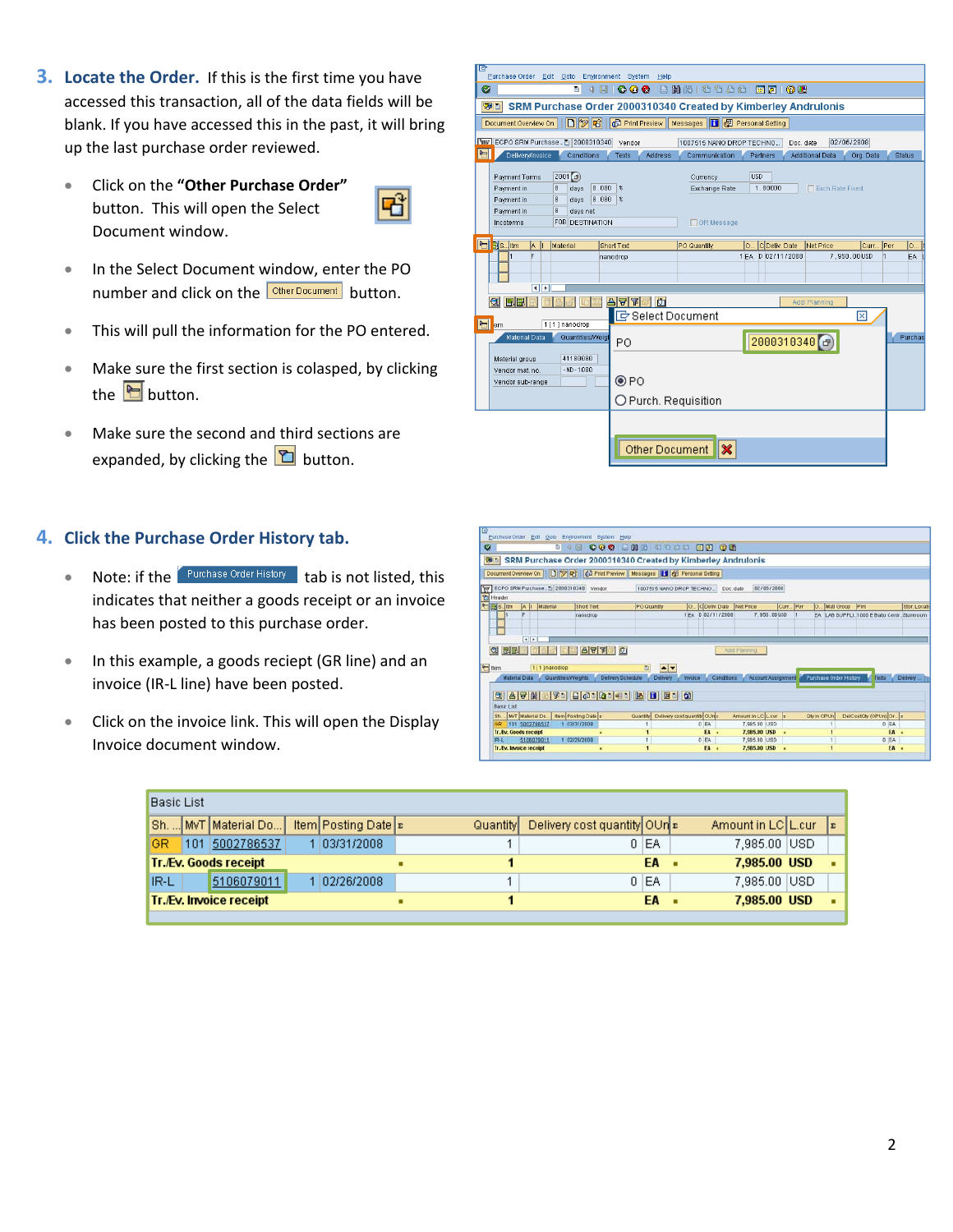## **5. The Display Invoice Document window.**

- The "**Basic Data**" tab displays the invoice date, invoice number, vendor information, and the PO number is listed at the bottom.
- Click on the **Follow-On Documents** button. This will open the List of Documents in Accounting Window.
- Click on the "**Accounting Document**" line, then click the  $\overline{\mathbf{S}}$  button.

| E List of Documents in Accounting<br>⊠<br>Documents in Accounting |                                               |  |  |  |  |  |  |  |  |  |  |
|-------------------------------------------------------------------|-----------------------------------------------|--|--|--|--|--|--|--|--|--|--|
|                                                                   | Doc. Numb Object type text                    |  |  |  |  |  |  |  |  |  |  |
|                                                                   | 5100340891 Accounting document                |  |  |  |  |  |  |  |  |  |  |
|                                                                   | 1005798725 Spec. purpose ledger               |  |  |  |  |  |  |  |  |  |  |
|                                                                   | 5106079011 Grants Mgm. Doc.                   |  |  |  |  |  |  |  |  |  |  |
|                                                                   |                                               |  |  |  |  |  |  |  |  |  |  |
|                                                                   | $\mathbf{x}$<br>Original document<br>Separate |  |  |  |  |  |  |  |  |  |  |

| Ø<br>別回                                                                                           | Display Invoice Document 5106079011 2008                                                                                                                                                     |
|---------------------------------------------------------------------------------------------------|----------------------------------------------------------------------------------------------------------------------------------------------------------------------------------------------|
| Show PO structure                                                                                 | Follow-On Documents                                                                                                                                                                          |
| Transaction<br>$\sum_{i=1}^{n}$                                                                   | $\overline{a}$<br>5106079011<br>2008<br>1 Invoice                                                                                                                                            |
| Basic data                                                                                        | Vendor 0002014086<br>←▶性<br>Withholding tax<br>Payment<br>Details<br>Tax<br>圖<br>NANODROP TECHNOLOGIES<br>1007515<br><b>Branch</b><br>PO BOX 100969                                          |
| Invoice date                                                                                      | 02/14/2008<br>12390<br>ATI ANTA GA 30384-0969<br>Reference                                                                                                                                   |
| <b>POSting Date</b><br>Amount<br><b>Tax Amount</b><br>Text<br>Paymt terms<br><b>Baseline Date</b> | 0272072006<br><b>8</b> 302-792-7155<br><b>USD</b><br>7.985.00<br>302-479-7707<br>Calculate tax<br>$\overline{\mathbf{v}}$<br>0.00<br>画<br>田이<br>dh-ngr<br>Due immediately<br>ŧ<br>02/14/2008 |
| PO reference<br>Item<br>Amount                                                                    | 7 6310 All information<br>Lavout<br>Or <b>D</b> Furchase  Item<br><b>PO</b> Text<br>Quantity<br>Tax Cod<br>7,950.00<br>2 300310340 1<br>10 10<br>1EA<br>nanodrop                             |

## **6. The Display Document: Overview window.**

• Double click on the vendor name line.

| 叵<br>Edit<br>Document                                                                   | <b>Extras</b><br>Goto | Environment<br>Settings | System<br>Help |                             |            |  |  |  |  |  |  |  |
|-----------------------------------------------------------------------------------------|-----------------------|-------------------------|----------------|-----------------------------|------------|--|--|--|--|--|--|--|
| Ø                                                                                       | ū<br>⊲                | Ш                       |                | 000 B H H H H D D D D H F F | 2          |  |  |  |  |  |  |  |
| 別日<br><b>Display Document: Overview</b>                                                 |                       |                         |                |                             |            |  |  |  |  |  |  |  |
| 古 Display Currency<br><b>머 이 의</b><br><b>H</b> Taxes                                    |                       |                         |                |                             |            |  |  |  |  |  |  |  |
| 2008<br>Document Number 5100340891<br><b>JHEN</b><br>Company Code<br><b>Fiscal Year</b> |                       |                         |                |                             |            |  |  |  |  |  |  |  |
| Document Date                                                                           | 82/14/2888            | Posting Date            | 02/26/2008     | 8                           |            |  |  |  |  |  |  |  |
| Reference                                                                               | 12390                 | Cross-CC no.            |                |                             |            |  |  |  |  |  |  |  |
| Currency                                                                                | <b>USD</b>            | Texts exist             |                |                             |            |  |  |  |  |  |  |  |
| Items in document currency                                                              |                       |                         |                |                             |            |  |  |  |  |  |  |  |
| BusA Acct no.<br>Itm PK                                                                 | Description           |                         | Tχ             | Amount in                   | <b>USD</b> |  |  |  |  |  |  |  |
| 31<br>001                                                                               | 2014086               | NANODROP TECHNOLOGIES   | 10             |                             | 7.985.00-  |  |  |  |  |  |  |  |
| 86<br>178<br>882                                                                        | 201056<br>GR/IR       |                         | 10             | 7,985.00                    |            |  |  |  |  |  |  |  |
|                                                                                         |                       |                         |                |                             |            |  |  |  |  |  |  |  |